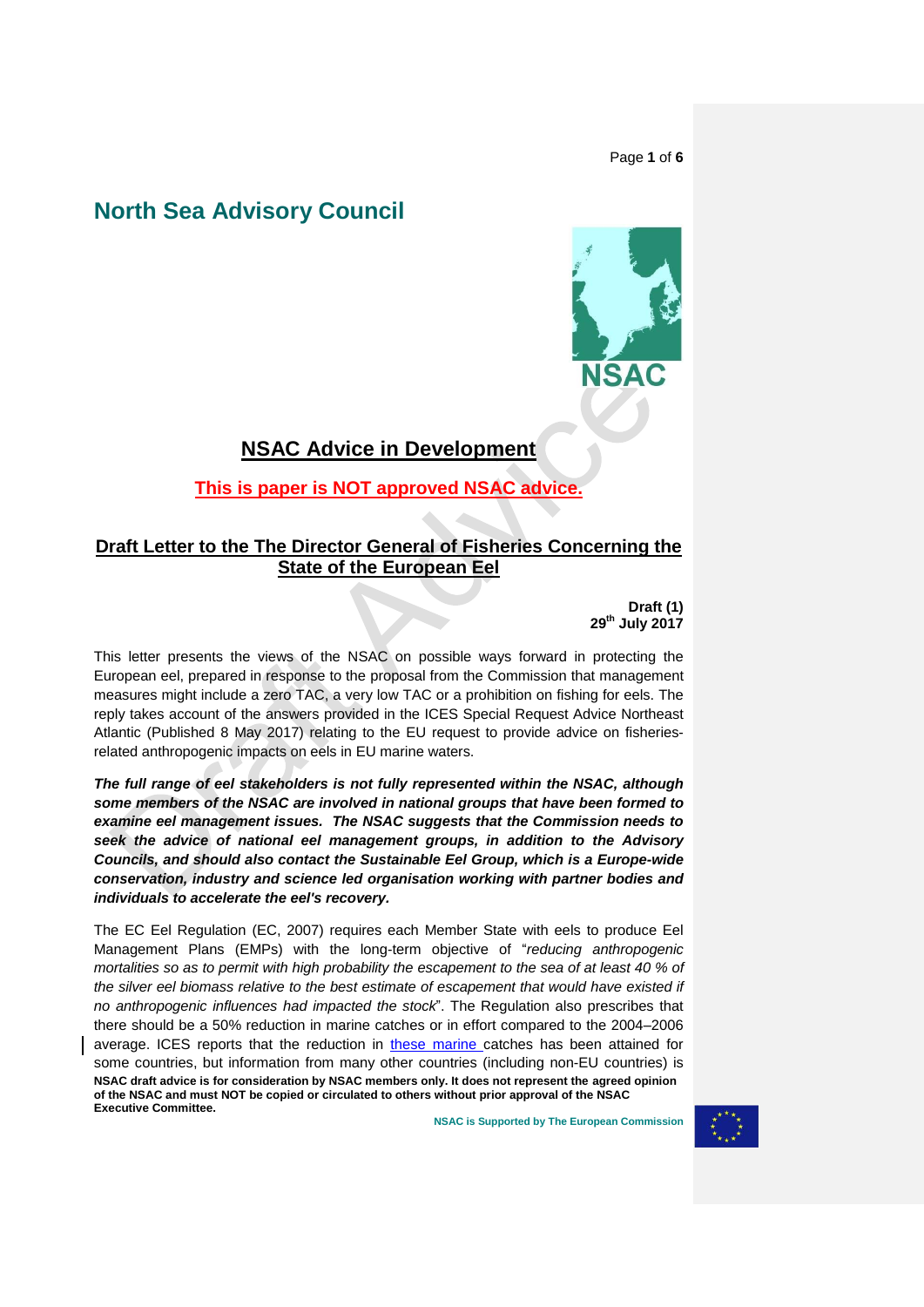not available. Many Eel Management Plans (EMPs), as reported in 2015, are not yet achieving the EC Eel Regulation biomass escapement targets for the defined management units (the country as a whole or watershed areas).

ICES has emphasised that exploitation of eels in marine areas is only part of the overall anthropogenic impact. ICES considers that, given the current status of the eel stock, the prescribed 50% reduction in marine catches/efforts is not likely to achieve the objectives for the Common Fisheries Policy (CFP) as the reduction only applies to exploitation by marine fisheries. According to ICES, a number of the EU Member States (including some North Sea Member States) have not provided full information on spawner escapement for their Management Units. The values of current reported biomass of escapees are uncertain and incomplete and not suitable to provide stock-wide estimates by main maritime area or sea basin. Catches in marine waters can be quantified, but the effect on spawning potential and stock recruitment cannot be estimated.

*The NSAC advises that all Member States should fulfil theis basic requirement of data provision within their respective Eel Management Units and marine water catches, in order to allow ICES to provide better estimates of eel escapement. Only then can the potential effects of various measures be evaluated fully.*

ICES advises that none of the measures proposed in the EU request to reduce eel fisheries in EU waters seaward of the baselines would be enough to achieve the 40% escapement target. Fishery-specific management measures aimed at reducing fishing mortality for both yellow and silver eels in the marine environment would likely have a positive impact on the stock, with measures for silver eels having the most immediate effect. However, ICES could not identify any management measures for human activities in the marine environment, other than fisheries, that could be taken to protect eel escapement in support of the recovery of the stock. It should also be noted that some commercial fisheries take place in fresh water.

*The NSAC agrees that fishery-specific management measures in the marine*  environment would have a positive impact on the stock, allowing larger numbers of *silver eels to survive and to migrate to the Sargasso Sea to spawn. However, measures to reduce fishery-specific mortality should be supplemented by intensified measures in other sectors. Many other factors are contributing to human induced mortality of eels, especially in the freshwater environment, and other measures must also be adopted. National Eel Management Plans have to take account of all causes of mortality to eels.* 

The most relevant considerations in addition to marine fisheries include:

### **1. Habitat Reduction and Reduced Survival in Fresh Water**

In many Member States, habitat availability for eels has been is reduced to such an extent that the 40% escapement target cannot be reached. However, reduced habitat availability is not only caused by permanent habitat loss. The upstream migrations of juvenile eels may be

**NSAC draft advice is for consideration by NSAC members only. It does not represent the agreed opinion of the NSAC and must NOT be copied or circulated to others without prior approval of the NSAC Executive Committee.**

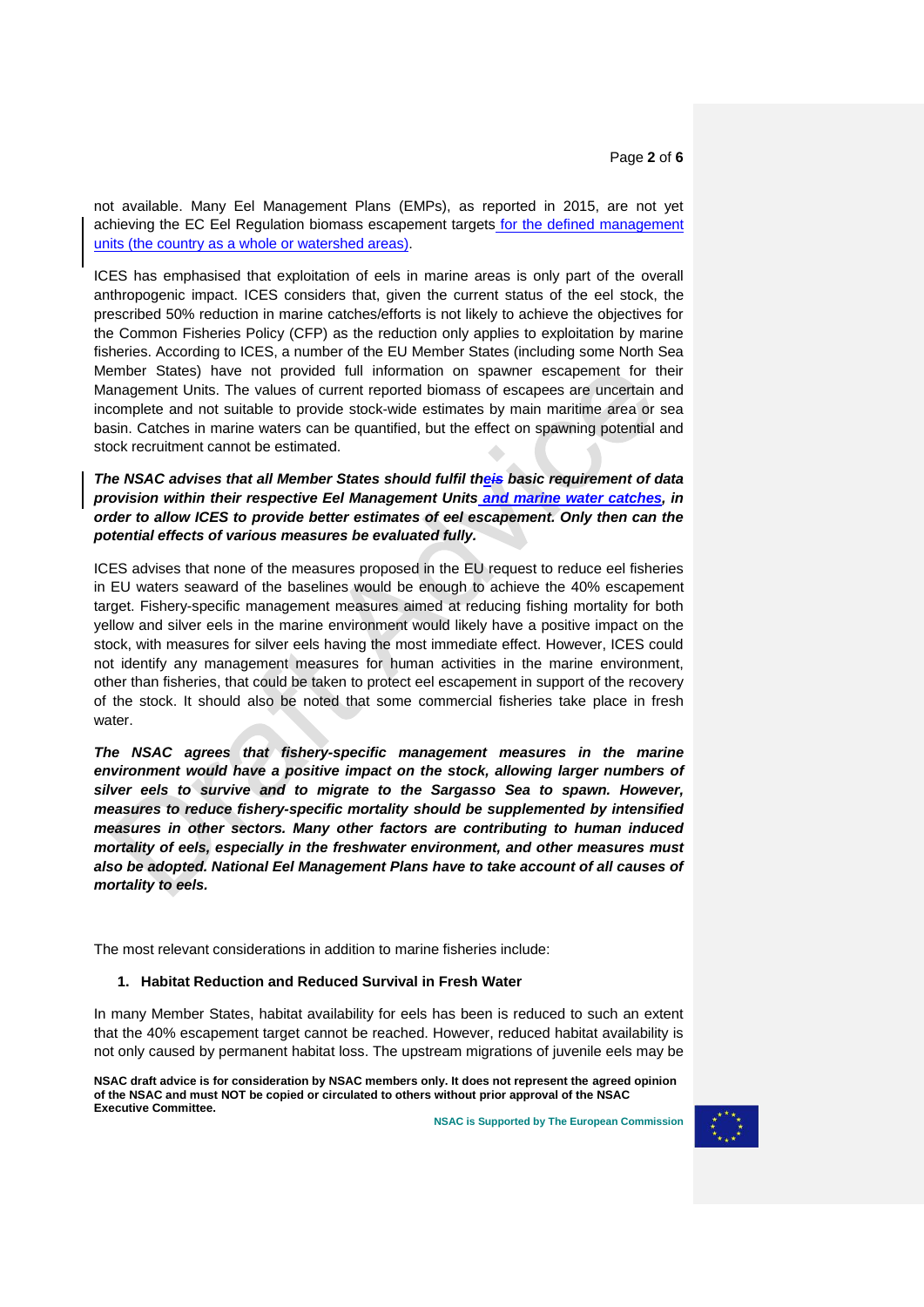Page **3** of **6**

seriously inhibited by the presence of dams and other barriers associated with hydropower turbines, water pumps etc. The downstream movements of adult silver eels may also be affected, with high eel mortalities often taking place at hydropower turbines. The effects of these migratory barriers can be mitigated. For example, by employing fish passes and ladders specifically designed for eels, by diverting silver eels away from pumps and turbines, or by adjusting the operating regimes of such facilities to avoid periods when large numbers of eels are migrating. By these means, habitat availability and eel survival can be greatly increased. Unfortunately, progress on this in some Member States has been limited – particularly where expensive engineering is required to enable migration past the many thousands of dams and other obstructions that exist across Europe. *Greater attention must be paid to increasing the freshwater habitat available for eels by promoting their free passage through rivers, and ensuring maximum survival, especially of outmigrating silver eels.*

### **2. Recreational Eel Fisheries**

Throughout the distribution area of eels, recreational eel fisheries have developed. Many anglers and recreational fishermen catch eels, often in freshwater habitats. However, ICES has stated that the impact of these fisheries on the stock is largely unknown. It could be that the total landings by recreational fisheries in some areas exceed the commercial eel fisheries catches. *There is a need to monitor catches taken by recreational fishers, and in some cases there may be a need to further regulate the recreational fisheries. Regulations need to be enforced more adequately. It is advisable to evaluate the impact/relevance of catch and release measures for recreational fisheries.*

#### **3. Inland Commercial Fisheries**

ICES advises that glass eel fisheries have a negative impact on the recruitment and subsequent adult biomass, and the impact may be significant. The European eel has been listed in Appendix II of the Convention on International Trade in Endangered Species (CITES) since 2007. Despite this listing, the trade in eel, mostly glass eels, is still of considerable concern. Even though glass eel catch recording systems are set in place, the destination of about 32% of the 2015 catch was not recorded. In the light of this: *Better monitoring and control of the glass eel fisheries and associated trading of glass eels is urgently required. This is also very important in the light of the obligation that 60% of the glass eel caught has to be used for restocking purposes within the EU.*

ICES observed that the best possible silver eel escapement (Bbest) has not been realised by most Member States. This would not require solving migration barriers but a reduction in (freshwater) anthropogenic mortality. So, even though it can be argued that the escapement target is not feasible due to a reduced habitat availability, at least the anthropogenic mortality should be reduced sufficiently to a level to allow for a recovery of the eel stock. *Reduction of inland eel fisheries at all life stages is necessary to reach the best possible escapement target. Management of the inland eel fisheries should be further* 

**NSAC draft advice is for consideration by NSAC members only. It does not represent the agreed opinion of the NSAC and must NOT be copied or circulated to others without prior approval of the NSAC Executive Committee.**

**NSAC is Supported by The European Commission**



**Opmerking [AH1]: This formulation is** rather strange (it comes from ICES itself but the word advises should be replace by either something like: *has evidence that* or *presumes that* )

**Opmerking [AH2]:** Also not very specific formulation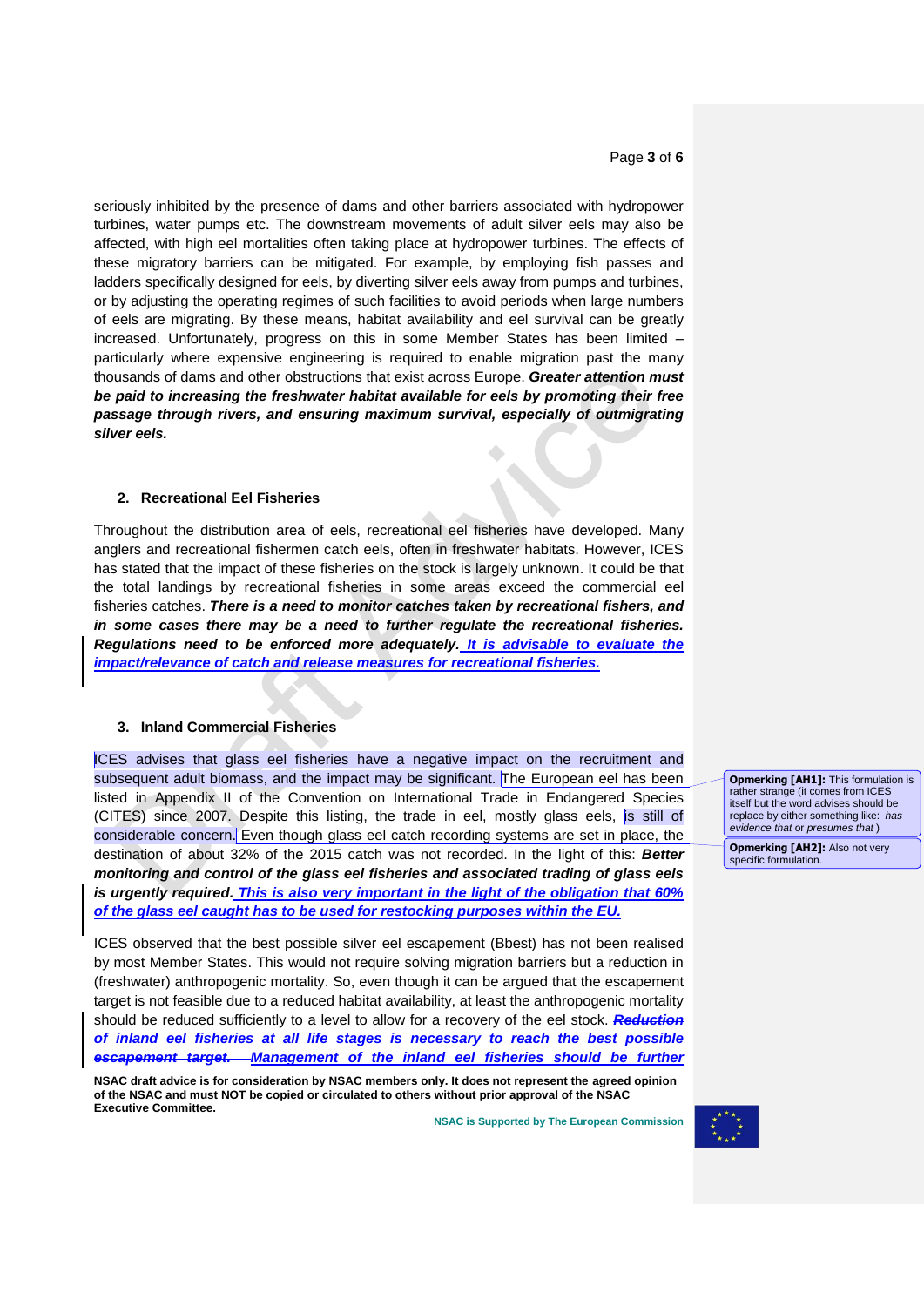Page **4** of **6**

*improved in order to reach a 40% escapement of silver eels (of Bbest) for all Member*  **States. The NSAC recommends the Commision to seriously promote the way eel** *management is undertaken in the Province of Friesland in the Netherlands. It is a way of management that provides a lot of additional information relevant for eel management and at the same time gives fishers flexibility in the way they manage their business.* 

## **4. Increased Predation Levels**

A number of predatory species, both in fresh water and in the sea, have increased in abundance in recent years. They include predatory birds, otters, seals and cetaceans. These increases may have resulted in higher levels of natural mortality for European eels. The German fisheries sector is especially concerned about the impact of predation by cormorants on recovering stocks. Cormorant colonies can be very large and can therefore cause locally significant eel mortality. In general, the European eel is a small part of the cormorant diet (approximately 7%). This estimate, however, is largely dependent on the eel abundance in the area and will increase with eel density. However, many of the predatory species have strong legal protection under the EU Habitats & Species Directive, including the cormorant. **Given the fact that in de marine environment many silver eels with transpoders fall victim to predation by warm blooded animals the NSAC advises to quantificatify this form of natural mortality through the analysis of stomach content of stranded seals and cetaceans.** 

#### **5. Additional Threats to Eels**

There is a suite of threats that have been implicated in causing the decline in European eel recruitment and stocks. The Sustainable Eel Group has pointed out that a healthy freshwater habitat is an obvious pre-requisite to achieving a healthy eel stock. Eel populations have been decimated by tThe destruction of wetlands, damming of rivers, and deterioration of water quality are all potential contributors to a decline in the recruitment of glass eel.- Without major improvements to all these factors healthy wild eel populations may never experience recruitment levels as observed in the sixties and seventies of the previous century. return. Within rivers, changing hydrology, increased pollution levels, diseases and parasites may affect body condition and survival. Only 54% of the European surface waters reached 'good ecological status' in 2015. This is far below the objective of the Water Framework Directive to achieve a good ecological status in *all* surface waters.

The parasitic nematode, *Anguillicoloides crassus* lives in the swimbladders of eels and appears to spread easily among eel populations after introduction to a body of water. It is considered to be one of the threats to the sustainability of populations of European eel. The impact of these freshwater threats individually or synergistically, are likely to be regionally specific. One of the most widely practised measures for promoting the recovery of eels is restocking with juveniles. However, there remains a great deal of debate as to whether this benefits eel spawning stocks and thus enhanced future recruitment. *Greater attention* 

**NSAC draft advice is for consideration by NSAC members only. It does not represent the agreed opinion of the NSAC and must NOT be copied or circulated to others without prior approval of the NSAC Executive Committee.**

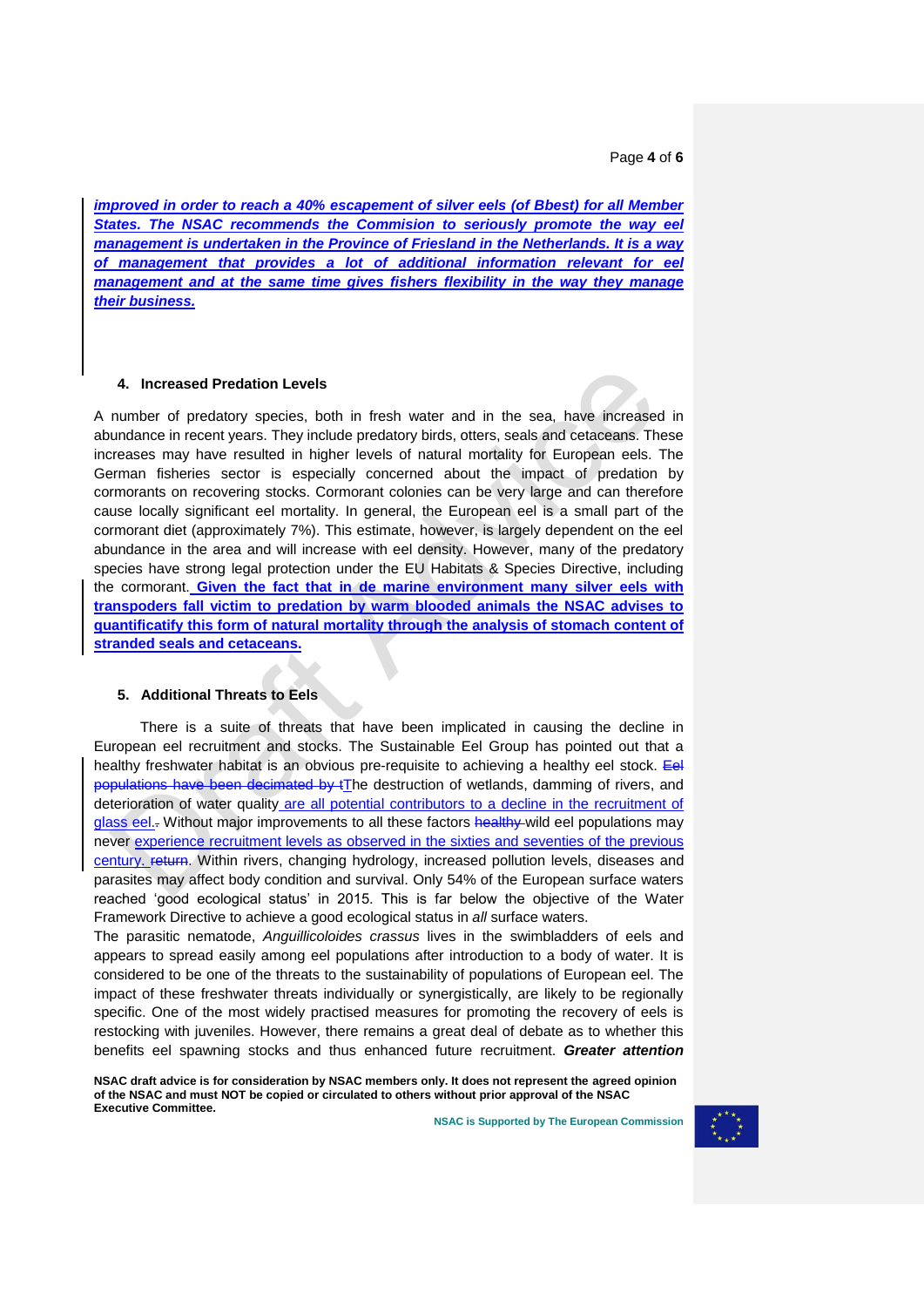Page **5** of **6**

*needs to be paid in Eel Management Plans to improving the quality and accessibility of freshwater habitats and protecting eels from environmental deterioration.* **ICES should come up with estimates of optimum glasseel recruitment levels in rivers like the Severn in the UK and the Ardour and Loire in France. This is urgently needed in order to end the debate about the net benefit of glass eels taken from these areas of abundance and transferred to well-managed areas with little recruitment.** 

Within coastal waters, there may also be problems with water pollution, and eels may also be affected by coastal and offshore industrial developments. In addition, in the sea climate change and changes in oceanic currents may be affecting the ability of silver eels to migrate to their spawning grounds in the Western Atlantic. Water currents and the climate regime and may also play an important role in the survival and transport of the leptocephalus larvae and recruitment of glass eels to coastal, brackish and freshwater habitats. However, there are few management measures specific to eels that can alleviate these marine environmental problems. *Implementation and enforcement of EU climate and chemicals policy may contribute to the recovery of the European eel in the longer term.*

#### **Other Important Considerations**

*.*

Conditions for eels are different within different countries, and the NSAC accepts that it is important to devolve management to the different Member States, through the provision of Eel Management Plans, in order to ensure that appropriate national measures are introduced. The formation of national groups, bringing together scientists, industry and conservation interests, will be necessary to fully address the problems faced by eels and to ensure the restoration of healthy aquatic ecosystems. In some countries such groups have already been formed to bring together the relevant stakeholders and assist the implementation of national eel protection plans and introduce appropriate protective measures. In some other countries very little has been done to involve stakeholders and to develop effective national action plans.

There is a need to evaluate protective measures internationally, and to exchange information between Member States, so that national action plans can be strengthened and made more effective. Currently the absence of reliable feedback on how protection is working in different countries is making it difficult to evaluate and adjust protective measures.

Although ICES has highlighted the need to consider mortality from all sources, the advice requested from ICES has focussed on whole stock conservation through the adoption of marine fisheries measures. Such limited advice does not deal fully with the nature of the eel problem. Moreover, it does not match the approach of the Eel Regulation, which devolves management to Member States. Comprehensive assessment of the whole European eel stock can never be achieved. The ICES advice inevitably ends up by, year after year simply

**NSAC draft advice is for consideration by NSAC members only. It does not represent the agreed opinion of the NSAC and must NOT be copied or circulated to others without prior approval of the NSAC Executive Committee.**